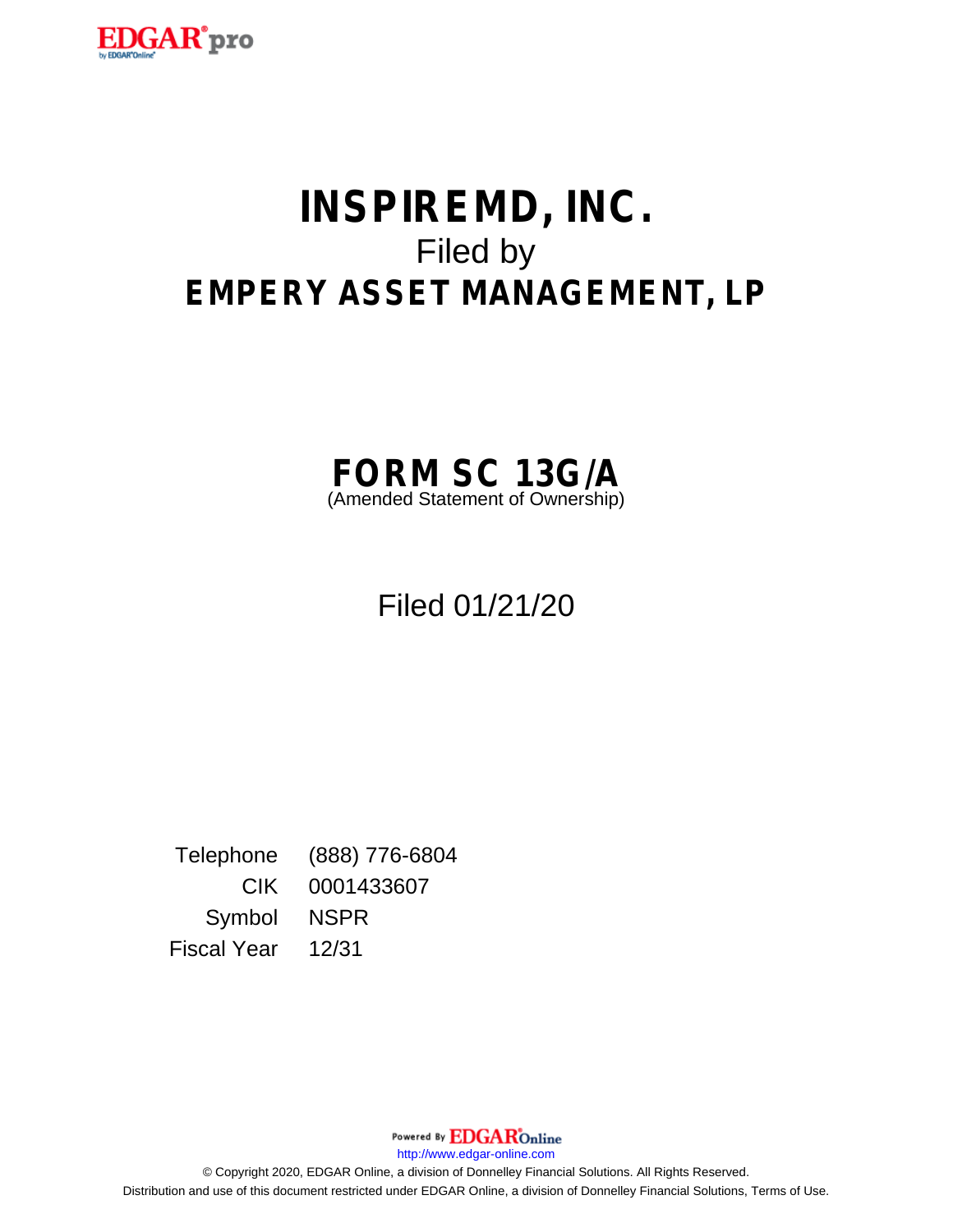#### **SECURITIES AND EXCHANGE COMMISSION Washington, D.C. 20549**

## **SCHEDULE 13G**

Under the Securities Exchange Act of 1934

(Amendment No. 1)\*

InspireMD, Inc.

(Name of Issuer)

Common Stock, \$0.0001 par value (Title of Class of Securities)

45779A853

(CUSIP Number)

December 31, 2019

(Date of event which requires filing of this statement)

Check the appropriate box to designate the rule pursuant to which this Schedule 13G is filed:

 $\Box$  Rule 13d-1(b)

 $\boxtimes$  Rule 13d-1(c)

 $\Box$  Rule 13d-1(d)

 $\mathcal{L}_\text{max}$ 

(Page 1 of 7 Pages)

\*The remainder of this cover page shall be filled out for a reporting person's initial filing on this form with respect to the subject class of securities, and for any subsequent amendment containing information which would alter the disclosures provided in a prior cover page.

The information required in the remainder of this cover page shall not be deemed to be "filed" for the purpose of Section 18 of the Securities Exchange Act of 1934 ("Act") or otherwise subject to the liabilities of that section of the Act but shall be subject to all other provisions of the Act (however, see the Notes).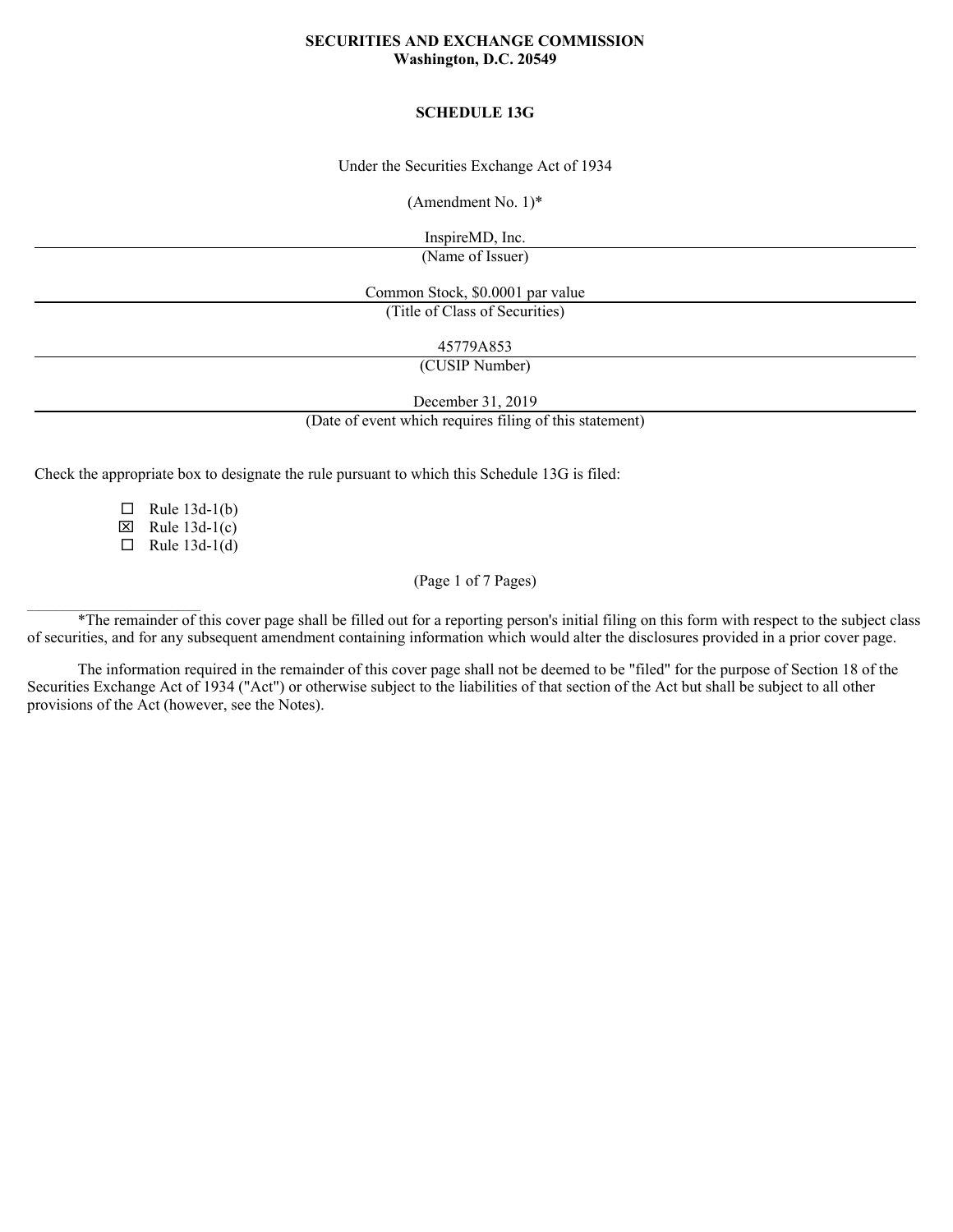|                                                   |                     | NAMES OF REPORTING PERSONS<br>Empery Tax Efficient II, LP                                |                   |  |  |
|---------------------------------------------------|---------------------|------------------------------------------------------------------------------------------|-------------------|--|--|
| $\overline{2}$                                    |                     | CHECK THE APPROPRIATE BOX IF A MEMBER OF A GROUP                                         | (a) $\Box$<br>(b) |  |  |
| 3 <sup>1</sup>                                    | <b>SEC USE ONLY</b> |                                                                                          |                   |  |  |
| $\overline{\mathbf{4}}$                           | Delaware            | CITIZENSHIP OR PLACE OF ORGANIZATION                                                     |                   |  |  |
|                                                   | 5                   | <b>SOLE VOTING POWER</b>                                                                 |                   |  |  |
| NUMBER OF<br><b>SHARES</b><br><b>BENEFICIALLY</b> | 6                   | <b>SHARED VOTING POWER</b><br>0 shares of Common Stock                                   |                   |  |  |
| OWNED BY<br>EACH<br>REPORTING                     | $\overline{7}$      | SOLE DISPOSITIVE POWER                                                                   |                   |  |  |
| PERSON WITH                                       | 8                   | SHARED DISPOSITIVE POWER<br>0 shares of Common Stock                                     |                   |  |  |
| 9                                                 |                     | AGGREGATE AMOUNT BENEFICIALLY OWNED BY EACH REPORTING PERSON<br>0 shares of Common Stock |                   |  |  |
| <b>10</b>                                         |                     | CHECK BOX IF THE AGGREGATE AMOUNT IN ROW (9) EXCLUDES CERTAIN SHARES                     | $\Box$            |  |  |
| 11                                                | $0\%$ (See Item 4)  | PERCENT OF CLASS REPRESENTED BY AMOUNT IN ROW (9)                                        |                   |  |  |
| 12                                                | PN                  | TYPE OF REPORTING PERSON                                                                 |                   |  |  |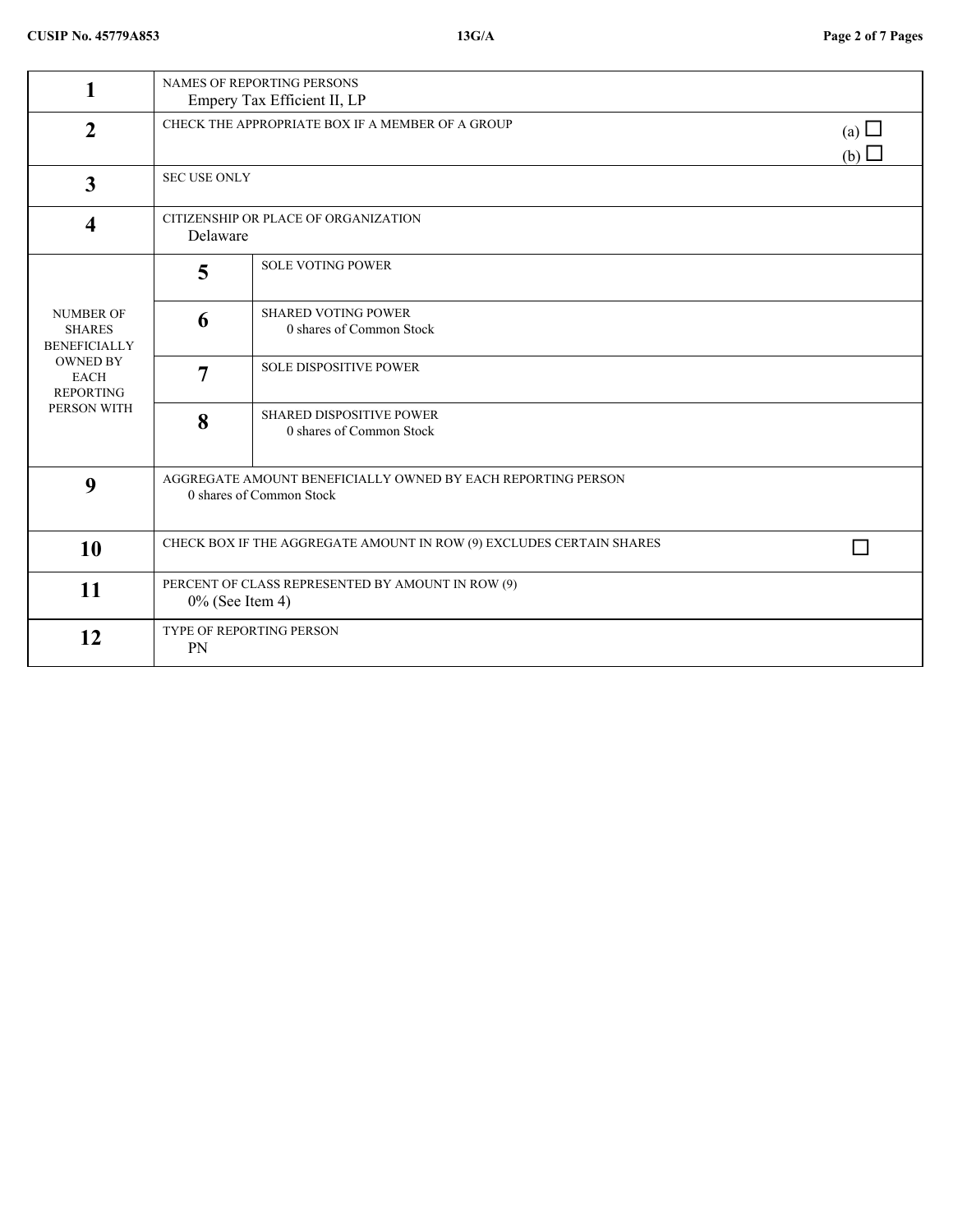|                                                   | NAMES OF REPORTING PERSONS<br>Empery Asset Management, LP                                |                   |
|---------------------------------------------------|------------------------------------------------------------------------------------------|-------------------|
| $\overline{2}$                                    | CHECK THE APPROPRIATE BOX IF A MEMBER OF A GROUP                                         | (a) $\Box$<br>(b) |
| $\mathbf{3}$                                      | <b>SEC USE ONLY</b>                                                                      |                   |
| $\overline{\mathbf{4}}$                           | CITIZENSHIP OR PLACE OF ORGANIZATION<br>Delaware                                         |                   |
|                                                   | <b>SOLE VOTING POWER</b><br>$\overline{5}$                                               |                   |
| NUMBER OF<br><b>SHARES</b><br><b>BENEFICIALLY</b> | <b>SHARED VOTING POWER</b><br>6<br>0 shares of Common Stock                              |                   |
| OWNED BY<br>EACH<br>REPORTING                     | SOLE DISPOSITIVE POWER<br>$\overline{ }$                                                 |                   |
| PERSON WITH                                       | SHARED DISPOSITIVE POWER<br>8<br>0 shares of Common Stock                                |                   |
| 9                                                 | AGGREGATE AMOUNT BENEFICIALLY OWNED BY EACH REPORTING PERSON<br>0 shares of Common Stock |                   |
| <b>10</b>                                         | CHECK BOX IF THE AGGREGATE AMOUNT IN ROW (9) EXCLUDES CERTAIN SHARES                     | $\Box$            |
| <b>11</b>                                         | PERCENT OF CLASS REPRESENTED BY AMOUNT IN ROW (9)<br>$0\%$ (See Item 4)                  |                   |
| 12                                                | TYPE OF REPORTING PERSON<br>PN                                                           |                   |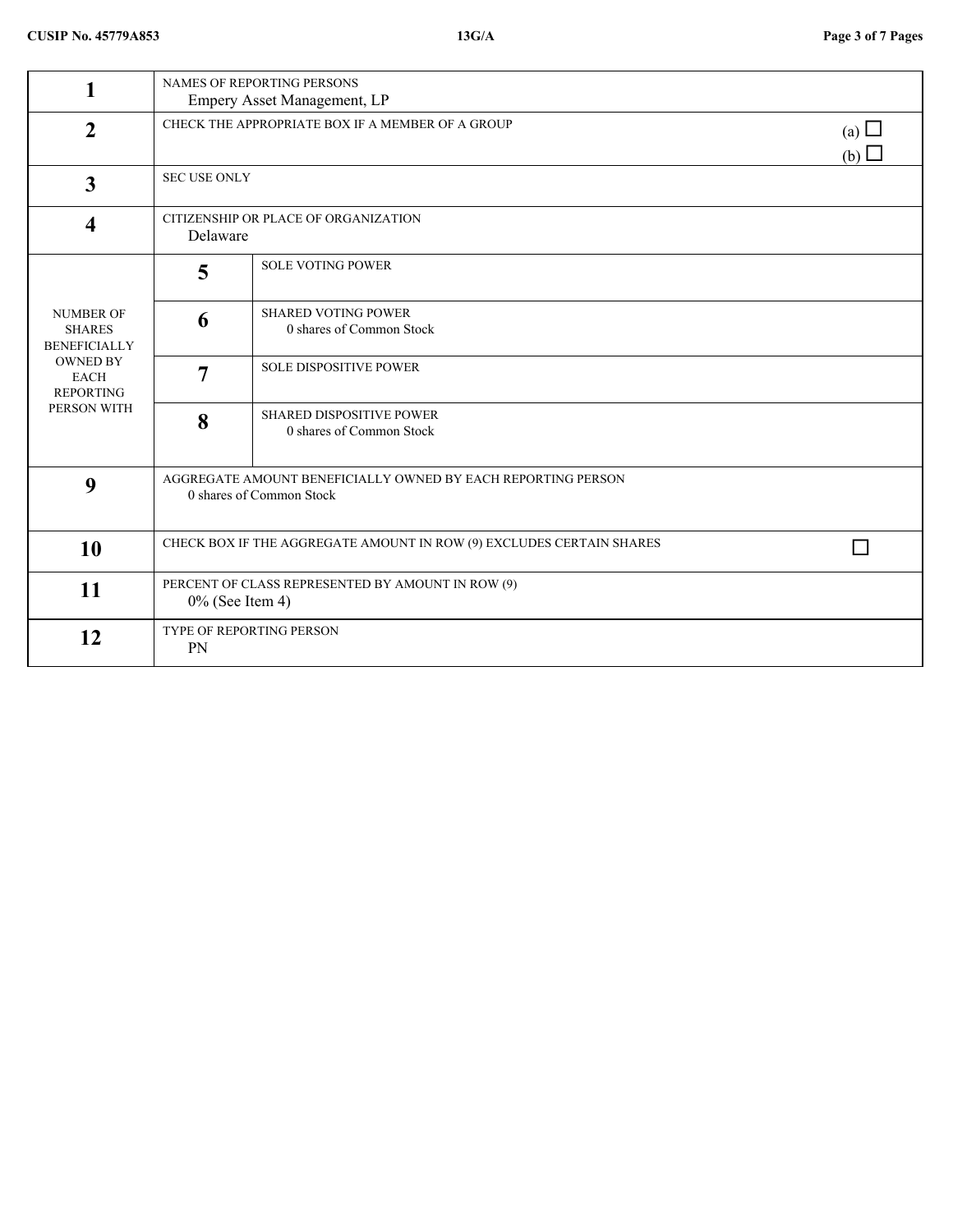|                                                   | NAMES OF REPORTING PERSONS<br>Ryan M. Lane                                               |                   |
|---------------------------------------------------|------------------------------------------------------------------------------------------|-------------------|
| $\overline{2}$                                    | CHECK THE APPROPRIATE BOX IF A MEMBER OF A GROUP                                         | (a) $\Box$<br>(b) |
| $\mathbf{3}$                                      | SEC USE ONLY                                                                             |                   |
| $\overline{\mathbf{4}}$                           | CITIZENSHIP OR PLACE OF ORGANIZATION<br><b>United States</b>                             |                   |
|                                                   | <b>SOLE VOTING POWER</b><br>$\overline{5}$                                               |                   |
| NUMBER OF<br><b>SHARES</b><br><b>BENEFICIALLY</b> | <b>SHARED VOTING POWER</b><br>6<br>0 shares of Common Stock                              |                   |
| OWNED BY<br>EACH<br>REPORTING                     | SOLE DISPOSITIVE POWER                                                                   |                   |
| PERSON WITH                                       | SHARED DISPOSITIVE POWER<br>8<br>0 shares of Common Stock                                |                   |
| 9                                                 | AGGREGATE AMOUNT BENEFICIALLY OWNED BY EACH REPORTING PERSON<br>0 shares of Common Stock |                   |
| <b>10</b>                                         | CHECK BOX IF THE AGGREGATE AMOUNT IN ROW (9) EXCLUDES CERTAIN SHARES                     | $\Box$            |
| 11                                                | PERCENT OF CLASS REPRESENTED BY AMOUNT IN ROW (9)<br>$0\%$ (See Item 4)                  |                   |
| 12                                                | TYPE OF REPORTING PERSON<br>$\mathbb{N}$                                                 |                   |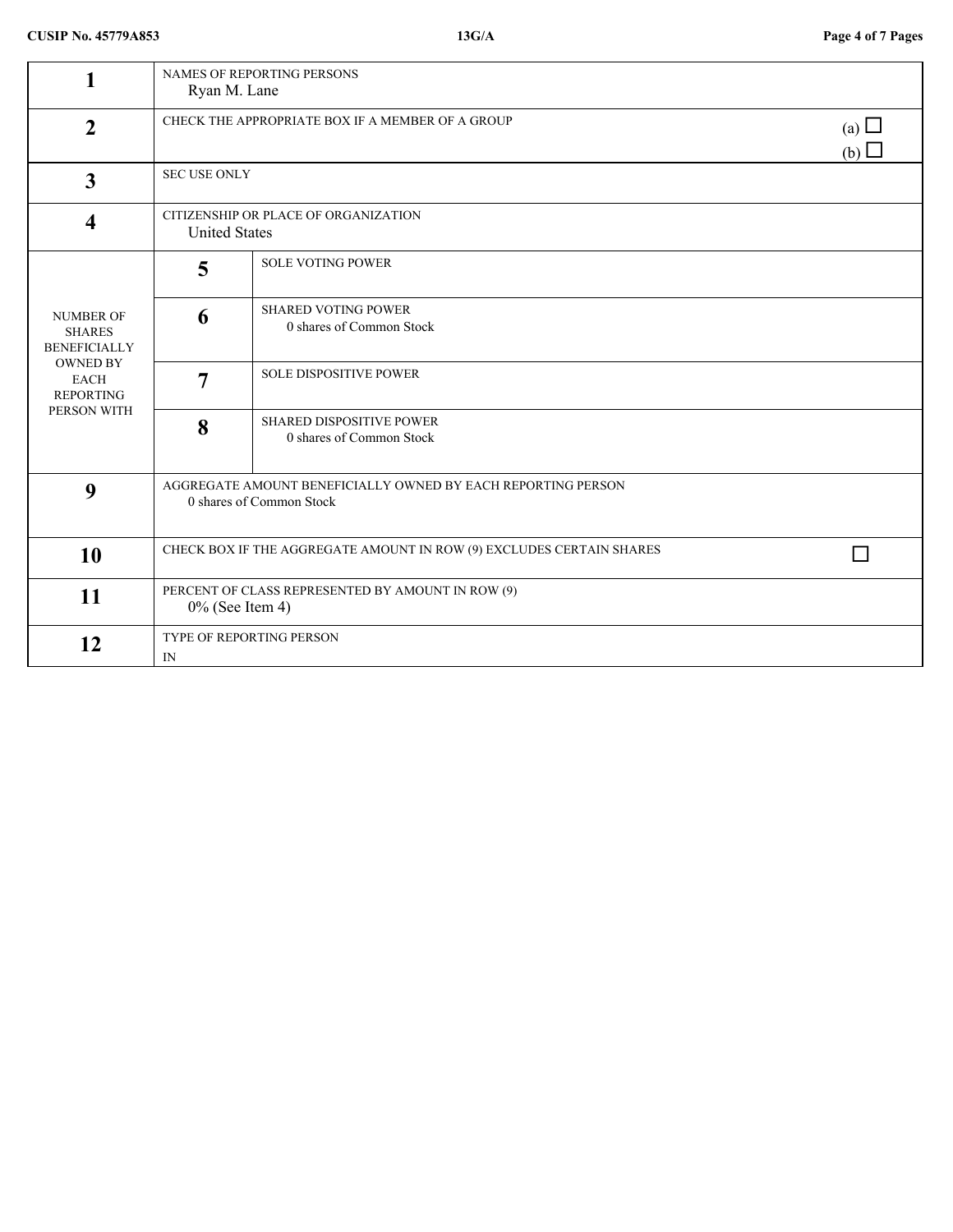|                                                   | Martin D. Hoe        | NAMES OF REPORTING PERSONS                                                               |                   |  |  |  |
|---------------------------------------------------|----------------------|------------------------------------------------------------------------------------------|-------------------|--|--|--|
| $\overline{2}$                                    |                      | CHECK THE APPROPRIATE BOX IF A MEMBER OF A GROUP                                         | (a) $\Box$<br>(b) |  |  |  |
| $\mathbf{3}$                                      | SEC USE ONLY         |                                                                                          |                   |  |  |  |
| $\overline{\mathbf{4}}$                           | <b>United States</b> | CITIZENSHIP OR PLACE OF ORGANIZATION                                                     |                   |  |  |  |
|                                                   | $\overline{5}$       | <b>SOLE VOTING POWER</b>                                                                 |                   |  |  |  |
| NUMBER OF<br><b>SHARES</b><br><b>BENEFICIALLY</b> | 6                    | <b>SHARED VOTING POWER</b><br>0 shares of Common Stock                                   |                   |  |  |  |
| OWNED BY<br>EACH<br>REPORTING                     | $\overline{ }$       | SOLE DISPOSITIVE POWER                                                                   |                   |  |  |  |
| PERSON WITH                                       | 8                    | SHARED DISPOSITIVE POWER<br>0 shares of Common Stock                                     |                   |  |  |  |
| 9                                                 |                      | AGGREGATE AMOUNT BENEFICIALLY OWNED BY EACH REPORTING PERSON<br>0 shares of Common Stock |                   |  |  |  |
| <b>10</b>                                         |                      | CHECK BOX IF THE AGGREGATE AMOUNT IN ROW (9) EXCLUDES CERTAIN SHARES                     | $\Box$            |  |  |  |
| <b>11</b>                                         | $0\%$ (See Item 4)   | PERCENT OF CLASS REPRESENTED BY AMOUNT IN ROW (9)                                        |                   |  |  |  |
| 12                                                | $\mathbb{N}$         | TYPE OF REPORTING PERSON                                                                 |                   |  |  |  |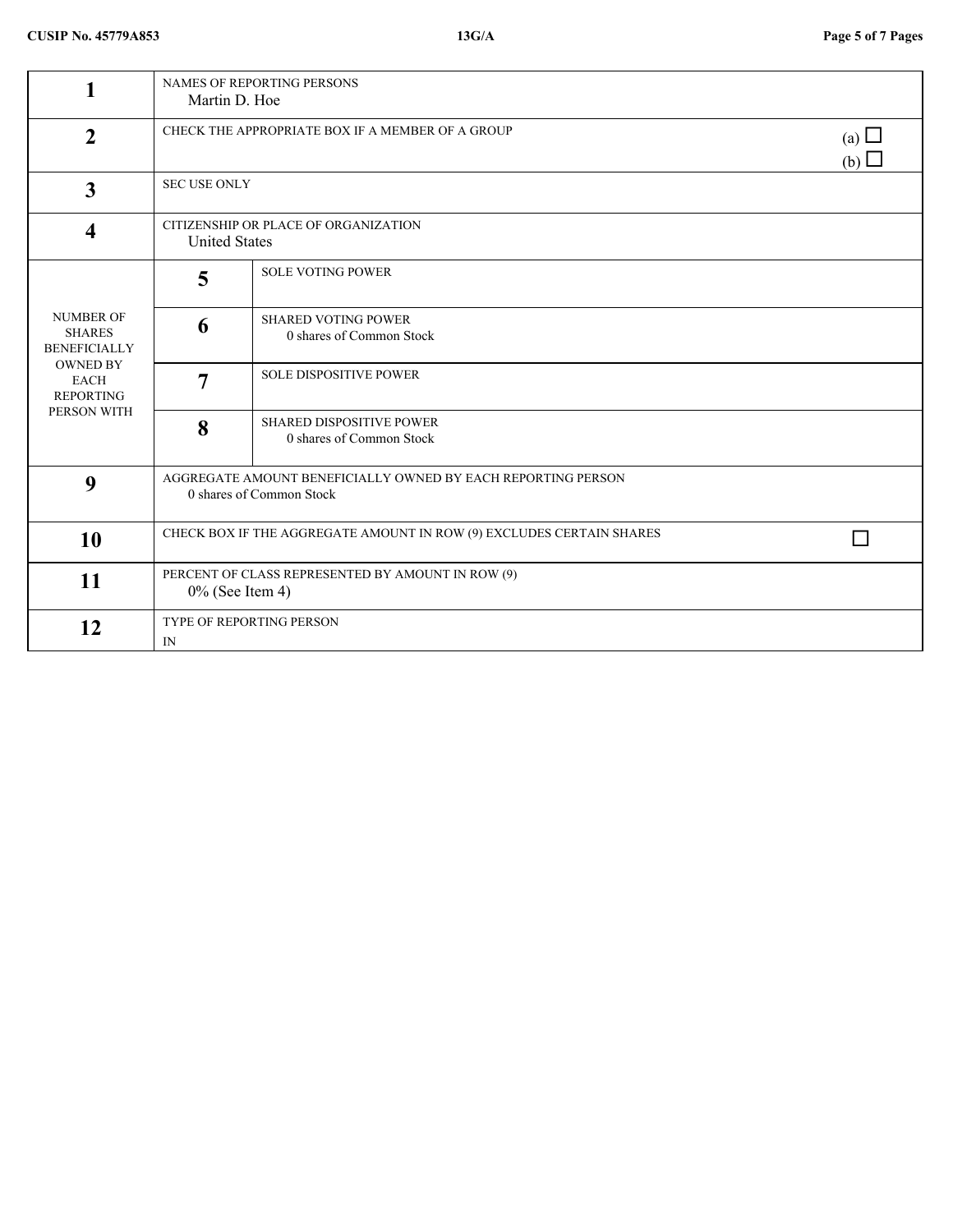This Amendment No. 1 (this "Amendment") amends the statement on Schedule 13G filed on April 10, 2019 (the "Original Schedule 13G", as amended, the "Schedule 13G"), with respect to Common Stock, \$0.0001 par value (the "Common Stock") of InspireMD, Inc. (the "Company"). Capitalized terms used herein and not otherwise defined in this Amendment have the meanings set forth in the Schedule 13G. This Amendment amends and restates Items 4 and 5 in their entirety as set forth below.

### **Item 4. OWNERSHIP**.

The information as of the date of the event which requires filing of this statement required by Items  $4(a) - (c)$  is set forth in Rows 5 – 11 of the cover page for each Reporting Person hereto and is incorporated herein by reference for each such Reporting Person. The percentage set forth in Row 11 of the cover page for each Reporting Person is based on 3,632,857 shares of Common Stock issued and outstanding as of November 12, 2019, as represented in the Company's Quarterly Report on Form 10-Q filed with the Securities and Exchange Commission on November 12, 2019.

The Investment Manager, which serves as the investment manager to the Empery Funds, may be deemed to be the beneficial owner of all shares of Common Stock held by the Empery Funds. Each of the Reporting Individuals, as Managing Members of the General Partner of the Investment Manager with the power to exercise investment discretion, may be deemed to be the beneficial owner of all shares of Common Stock held by the Empery Funds. The foregoing should not be construed in and of itself as an admission by any Reporting Person as to beneficial ownership of shares of Common Stock owned by another Reporting Person. Each of the Empery Funds and the Reporting Individuals hereby disclaims any beneficial ownership of any such shares of Common Stock.

## **Item 5. OWNERSHIP OF FIVE PERCENT OR LESS OF A CLASS.**

If this statement is being filed to report the fact that as of the date hereof the reporting person has ceased to be the beneficial owner of more than five percent of the class of securities, check the following: [X]